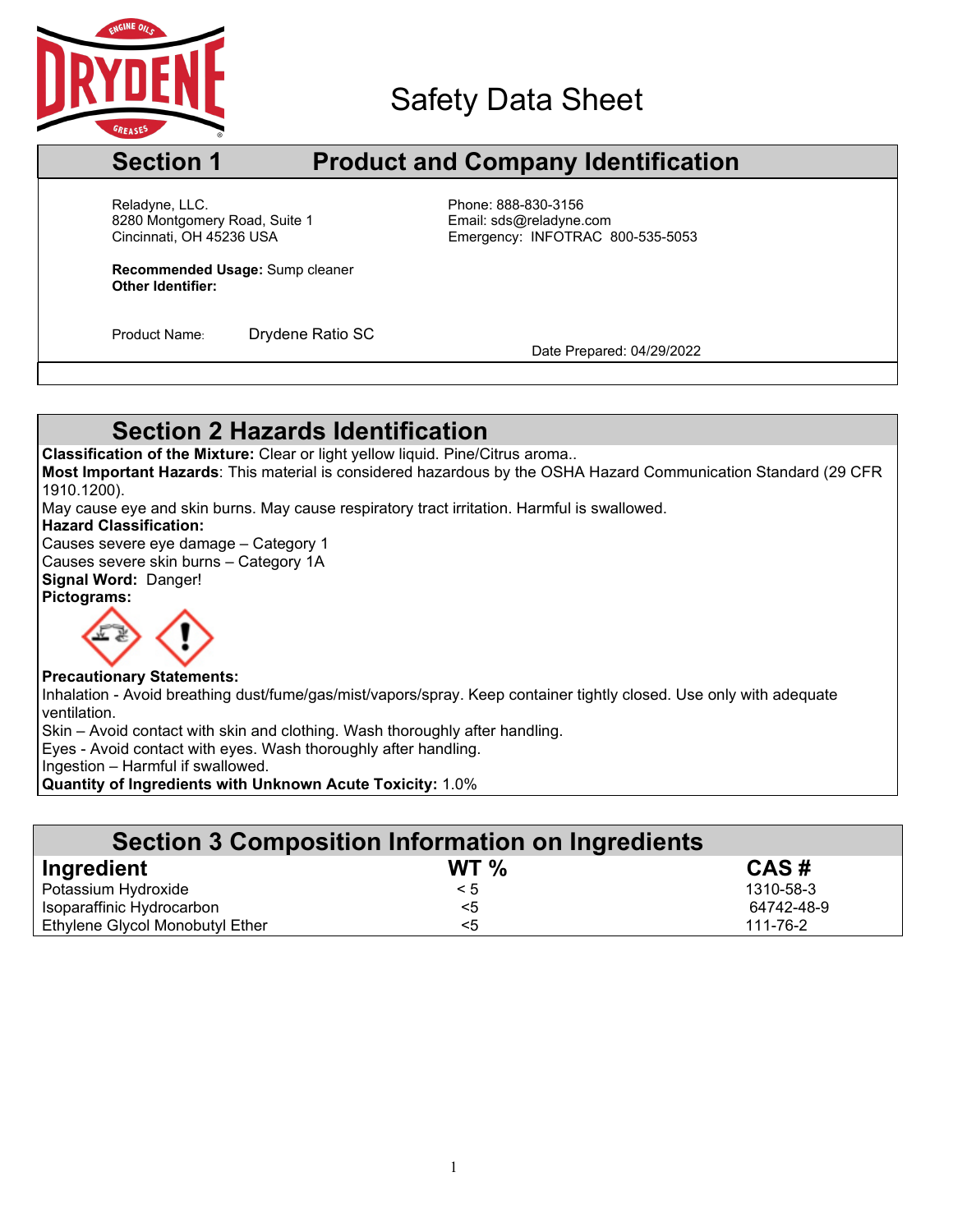**Eye Protection:** Use safety glasses or goggles. Have suitable eye wash water available.

**Other/General Protection:** For mists and vapors: Air Purifying, organic vapor cartridge, NIOSH approved respirator. Use self-contained breathing apparatus for environments with unknown concentrations or emergency situations.

| <b>Chemical Name</b>            | OSHA TWA $(mq/m3)$ | ACGIH TWA $(mg/m3)$ |
|---------------------------------|--------------------|---------------------|
| Potassium Hydroxide             |                    | $2 \text{ ma/m}^3$  |
| Isoparaffinic Hydrocarbon       |                    | 300 PPM*            |
| Ethylene Glycol Monobutyl Ether |                    | 25PPM               |

## **Section 4 First Aid Measures**

**Eyes:** Flush eyes with running water for at least 15 minutes. If redness, burning, blurred vision or irritation persists, transport to nearest medical facility for additional treatment.

**Skin:** Flush skin with water, wash with soap and water. If irritation occurs, get medical attention. Remove contaminated clothing. Do not reuse clothing until cleaned. If material is injected under the skin, transport to the nearest medical facility for additional treatment. If redness, swelling, pain and/or blisters occur, transport to the nearest medical facility for additional treatment.

**Ingestion:** Do NOT induce vomiting and obtain medical attention. Have victim rinse mouth out with water. If vomiting occurs spontaneously, keep head below hips to prevent aspiration.

**Inhalation:** Remove victim to fresh air and keep at rest in a position comfortable for breathing. If the victim has difficulty breathing or tightness of the chest, is dizzy, vomiting or unresponsive, give oxygen with rescue breathing or CPR as required and transport to the nearest medical facility.

## **Section 5 Fire Fighting Measures**

#### **Flammable Properties:**

Flash point: none (ASTM D56) Flammable limits in air: N/A Auto ignition temperature: N/A **Extinguishing media:** CO<sub>2</sub>, dry chemical, foam

#### **Special firefighting measure:**

The material as received will not support combustion, however its residues may; therefore, procedures for an oil fire should be followed. Use self-contained breathing apparatus. Use foam or dry chemical to extinguish fire. Water may be used only to keep surrounding containers cool. Firefighters should wear proper protective equipment and self-contained breathing apparatus with full face piece operated in positive pressure mode.

# **Section 6 Accidental Release Measures**<br> **Section** sources and ventilate area.<br>
• Advise EPA/state agency if required.

- **•** Eliminate ignition sources and ventilate area.
- **Absorb spillage with inert absorbent material. Use proper personal protective equipment**

aprons are: neoprene, nitrile rubber or viton.

- **for clean-up.**
- **Contain spill and keep from entering waterways or sewers. Treat contaminated absorbent same as spilled product.**
- 

**Section 7 Handling and Storage**

**Handling and Storage Precautions:** Avoid heat, open flames, including pilot lights, and strong oxidizing agents. Use explosion-proof ventilation to prevent vapor accumulation. Ground all handling equipment to prevent sparking. Avoid contact with eyes, skin and clothing. Wash thoroughly after handling. Do not eat, drink or smoke when using this product. Have appropriate fire extinguishers and spill clean-up equipment in or near storage area.

**Work/Hygienic Practices:** Wash with soap and water before eating, drinking, smoking, applying cosmetics, or using toilet. Launder contaminated clothing before reuse. Properly dispose of contaminated leather articles such as shoes or belts that cannot be decontaminated. Contaminated leather articles including shoes cannot be decontaminated and should be destroyed to prevent reuse.

## **Section 8 Personal Protection/ Exposure Controls**

**Engineering Controls:** Use adequate ventilation to keep vapors and mists of this material below applicable standards. **Respiratory Protection:** If engineering controls do not maintain airborne concentrations to a level which is adequate to protect worker health, an approved respirator must be worn. Respirator selection, use and maintenance should be in accordance with the requirements of the OSHA Respiratory Protection Standard, 29 CFR 1910.134. **Skin Protection:** Use protective clothing that is chemically resistant to this product. Acceptable materials for gloves and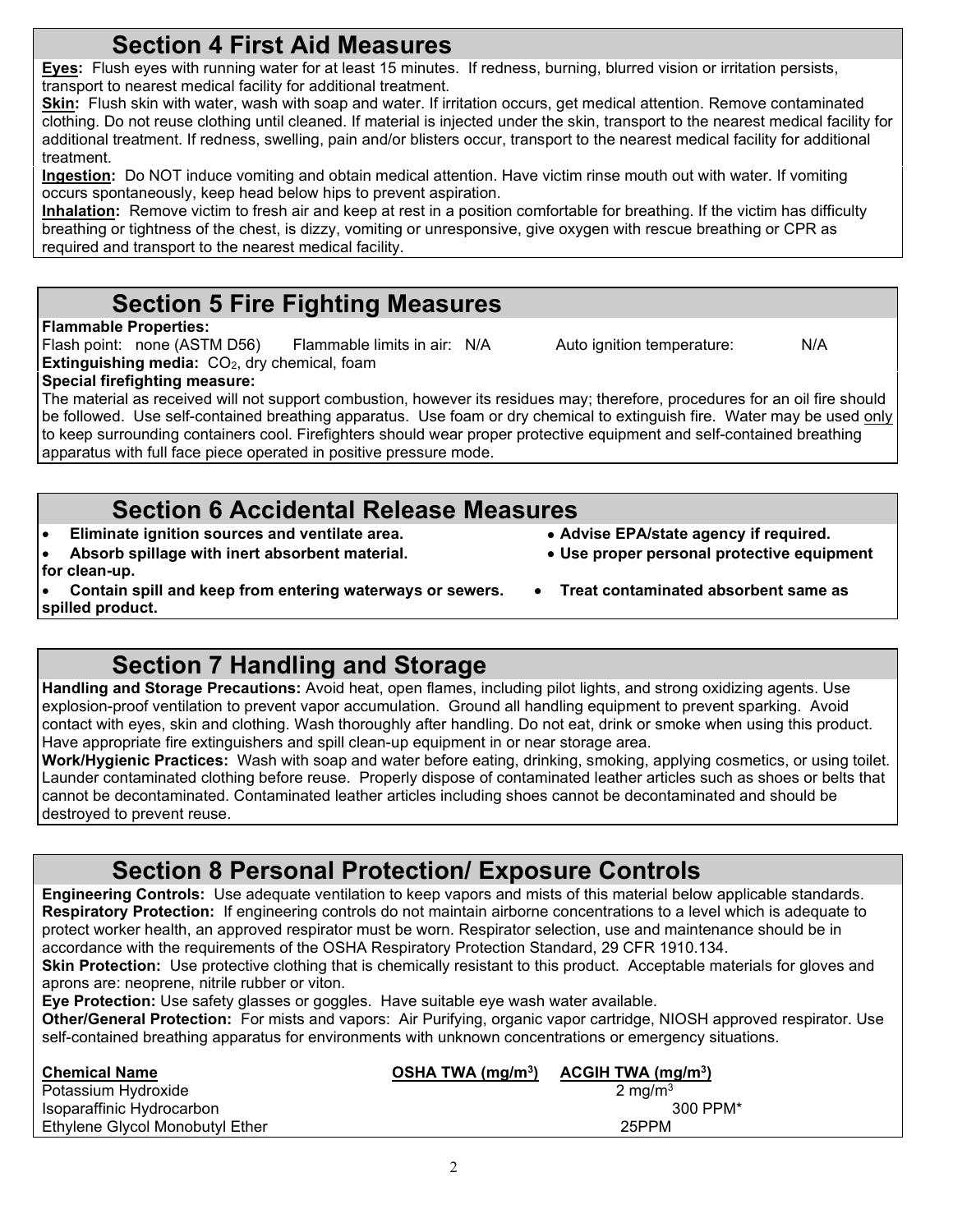|                                                |                                               | <b>Section 9 Physical and Chemical Properties</b> |                                       |    |                                 |                         |
|------------------------------------------------|-----------------------------------------------|---------------------------------------------------|---------------------------------------|----|---------------------------------|-------------------------|
| Color:<br>Complete                             | <b>Light Yellow</b>                           | <b>Vapor Pressure:</b>                            | $N/A$ $\circ$ F                       |    | <b>Solubility in Water:</b>     |                         |
| <b>Appearance: Clear Liquid</b>                |                                               |                                                   | % Volatile by Volume: 75-80% as water |    |                                 | <b>Evaporation Rate</b> |
| Odor:<br>>1                                    | Characteristic                                | Vapor Density (air = 1):                          |                                       | >1 |                                 | (water = $1$ ):         |
| <b>Boiling Point:</b> $>212^{\circ}$ F<br>12.5 | VOC (Concentrate) EPA Method 24: 0.63 lbs/gal | <b>Reactivity in Water:</b>                       | Non-reactive                          |    | <b>Specific Gravity:</b><br>pH: | 1.055<br>$10.0 -$       |

### **Section 10 Stability and Reactivity**

**Stability:** Stable **Conditions to avoid:** Sources of ignition. **Incompatibility:** Strong oxidizing or reducing agents. **Decomposition Products:** Oxides of Carbon, Hydrogen and Nitrogen. **Hazardous Polymerization:** Will not occur.

### **Section 11 Toxicological Information**

**Likely Routes of Exposure:** Inhalation, skin, eyes and ingestion.

**Potential Health Effects:**

**Eye Effects:** Corrosive. This mixture can cause irritation, redness, burns and tissue destruction.

**Skin Effects:** Corrosive. This mixture can cause burns, inflammation and significant irritation.

**Oral Effects:** Harmful if swallowed. May cause burns to mouth and esophagus. Gastrointestinal tract irritation, nausea and vomiting.

**Inhalation Effects:** Harmful if inhaled. May cause respiratory tract irritation.

**Chronic Health Effects:** Primary target organs following repeated exposure are respiratory tract, eyes, skin, lungs. **Mutagenicity:** Negative

**Carcinogenicity:** This mixture does not contain any component greater than 0.1% that is listed as a carcinogenic or a potential carcinogen by the National Toxicology Program, by the I.A.R.C. monographs or by OSHA.

**Reproductive Effects:** Negative

**Teratogenicity:** Negative

**Sensitization:** Negative **Toxicological Data:** N/D

### **Section 12 Ecological Information**

Not classified due to inadequate data available on this mixture. Recommend avoidance of release to the environment.

#### **Section 13 Disposal Considerations**

Avoid release to the environment. Dispose in a safe manner in accordance with national, state and local regulations. If "used" RCRA criteria must be determined. Dispose of container by recycling or if permitted incineration.

#### **Section 14 Transportation Information**

**Proper Shipping Name:** Detergents, Soaps. **Shipping Class:** 55 **Dot Identification Number:** N/A **Dot Shipping Label:** Not regulated by DOT. **TDG Classification:** Not controlled under TDG (Canada).